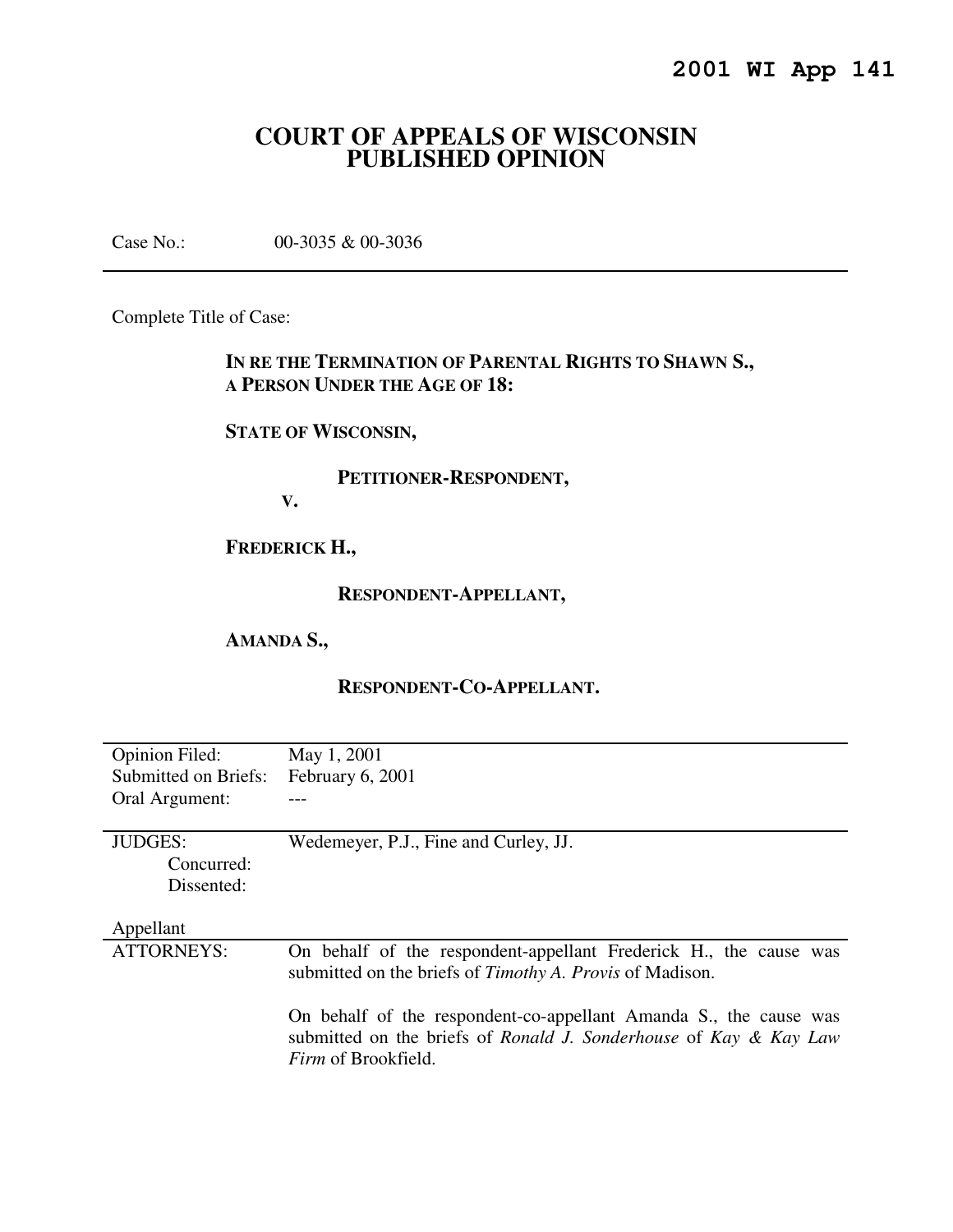Respondent<br>ATTORNEYS:

On behalf of the petitioner-respondent, the cause was submitted on the brief of *Phyllis DeCarvalho*, assistant district attorney, Milwaukee.

A nonparty brief was filed by the guardian ad litem, *Cynthia A. Lepkowski* of *Legal Aid Society of Milwaukee, Inc., Guardian ad Litem Division*.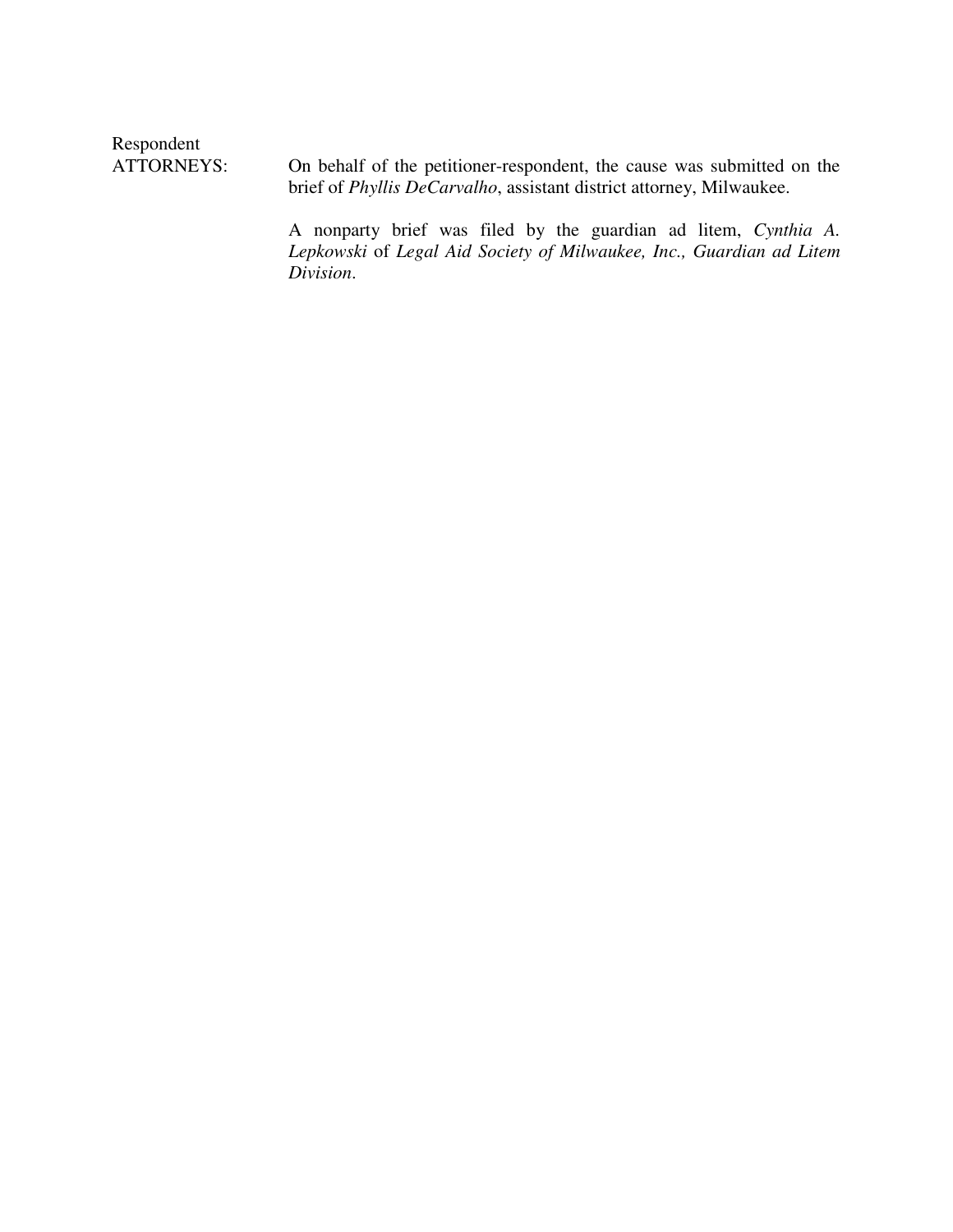# **COURT OF APPEALS DECISION DATED AND FILED**

May 1, 2001

**Cornelia G. Clark Clerk, Court of Appeals of Wisconsin** 

# **2001 WI App 141**

#### **NOTICE**

**This opinion is subject to further editing. If published, the official version will appear in the bound volume of the Official Reports.**

**A party may file with the Supreme Court a petition to review an adverse decision by the Court of Appeals.** *See* **WIS. STAT. § 808.10 and RULE 809.62.** 

#### **Nos. 00-3035 & 00-3036**

#### **STATE OF WISCONSIN IN COURT OF APPEALS**

# **NO. 00-3035**

**IN RE THE TERMINATION OF PARENTAL RIGHTS TO SHAWN S., A PERSON UNDER THE AGE OF 18:** 

**STATE OF WISCONSIN,** 

 **PETITIONER-RESPONDENT,** 

**V.** 

**FREDERICK H.,** 

 **RESPONDENT-APPELLANT,** 

**AMANDA S.,** 

 **RESPONDENT-CO-APPELLANT.** 

**---------------------------------------------------------------------------** 

**NO. 00-3036** 

**IN RE THE TERMINATION OF PARENTAL RIGHTS TO JOSEPH S., A PERSON UNDER THE AGE OF 18:**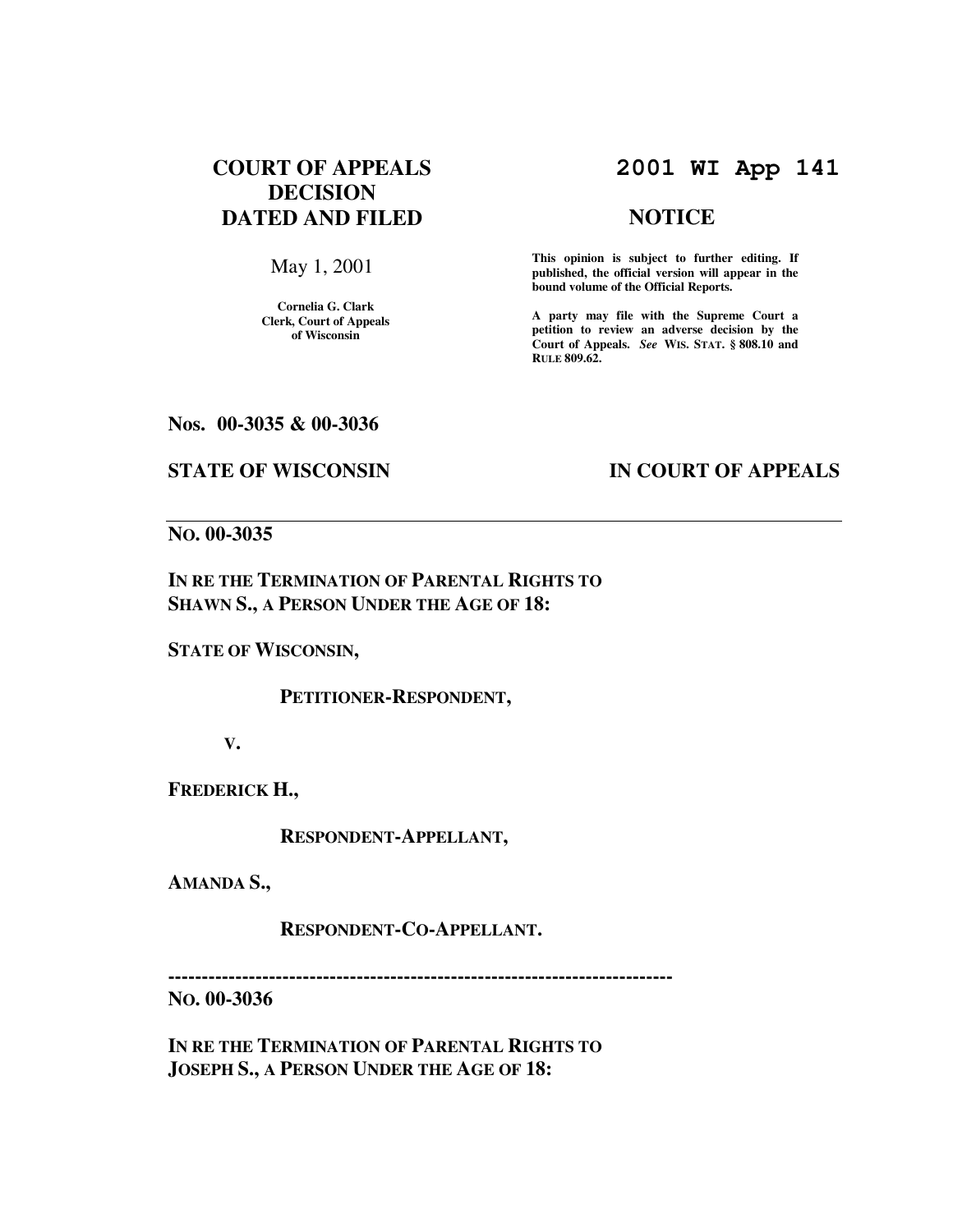**STATE OF WISCONSIN,** 

 **PETITIONER-RESPONDENT,** 

**V.** 

**FREDERICK H.,** 

 **RESPONDENT-APPELLANT,** 

**AMANDA S.,** 

 $\overline{a}$ 

 **RESPONDENT-CO-APPELLANT.** 

 APPEAL from orders of the circuit court for Milwaukee County: KAREN E. CHRISTENSON, Judge*. Reversed and cause remanded with directions.*

Before Wedemeyer, P.J., Fine and Curley, JJ.

 ¶1 CURLEY, J. Amanda S. and Frederick H. appeal from the trial court's order terminating their parental rights to their children, Joseph S. and Shawn S. The trial court determined that they were unfit based on the grounds found in WIS. STAT.  $\S$  48.415(4) – that they had been denied visitation with the children by a court order which remained in effect for more than one year.<sup>1</sup> The trial court later determined that it was in the children's best interests to terminate their parental rights. Amanda S. and Frederick H. argue that the trial court erred in finding § 48.415(4) constitutional. They also submit that the trial court's order should be overturned because they were prevented from presenting a defense.

<sup>&</sup>lt;sup>1</sup> All references to the Wisconsin Statutes are to the (1997-98) version unless otherwise indicated.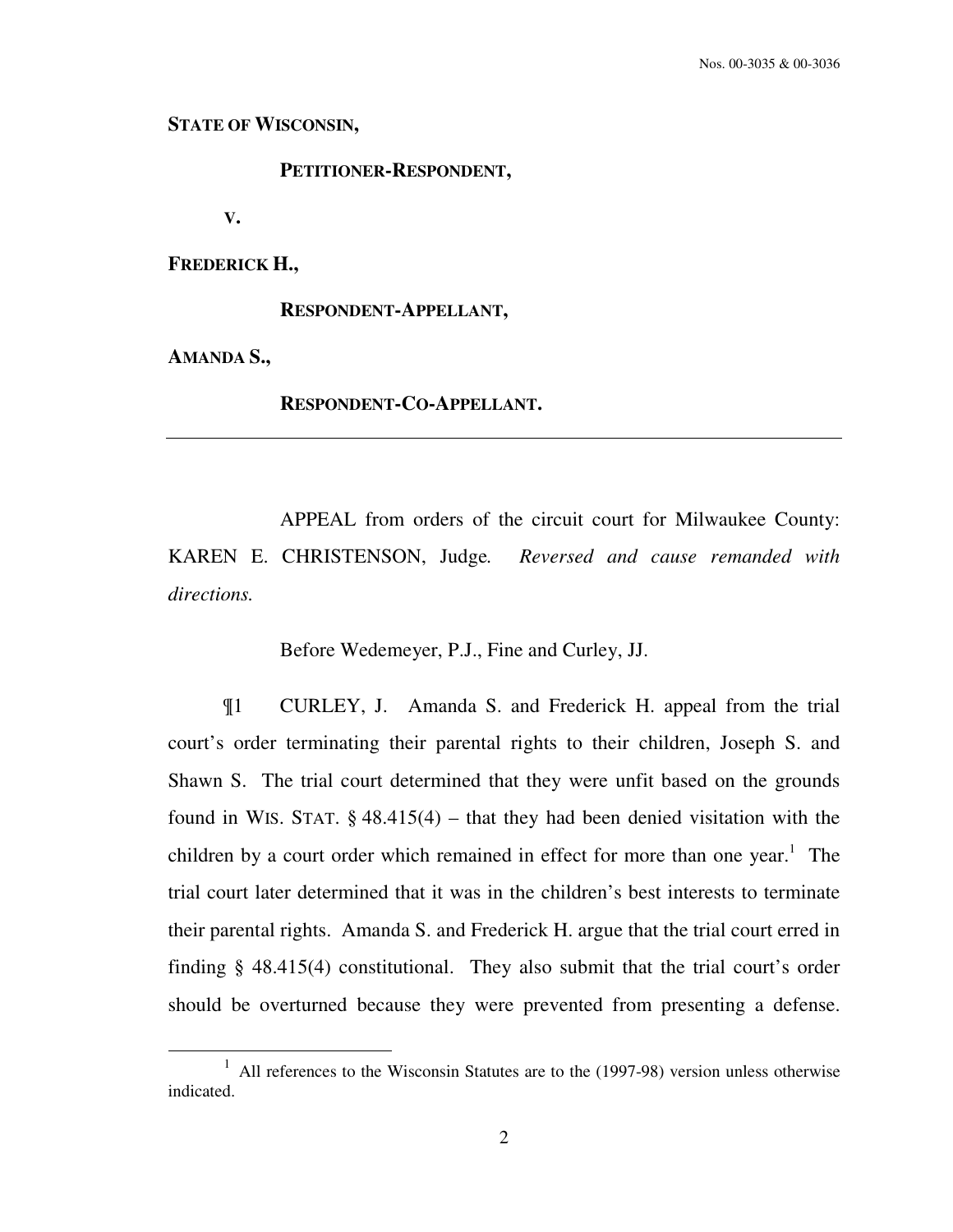Further, they contend that the trial court failed to exercise its discretion during the dispositional phase of the trial. Because we conclude that the trial court committed reversible error in preventing Amanda S. and Frederick H. from presenting evidence regarding the reasons for their continuing denial of visitation and their efforts at complying with the conditions for re-establishing visitation, we reverse.<sup>2</sup>

#### **I. BACKGROUND.**

 ¶2 In August 1999, a petition was filed seeking the termination of Amanda S.'s and Frederick H.'s parental rights to their children, Shawn S. and Joseph S.<sup>3</sup> The petition indicated that Shawn S. was found to be a child in need of protection or services on August 24, 1993, and Joseph S. was found to be a child in need of protection or services on August 23, 1994. Originally, both Shawn S. and Joseph S. were placed in Amanda S.'s home under an order of supervision, but they were removed from their mother's care in April 1996, and placed in foster homes.

 ¶3 As grounds for the termination of parental rights action, the petition alleged a continuing denial of visitation pursuant to WIS. STAT.  $\S$  48.415(4).<sup>4</sup> The

 $2^2$  Because we decide the appeal on this issue, we will not consider the remaining issues. *Gross v. Hoffman*, 227 Wis. 296, 300, 277 N.W. 663 (1938) (if decision on one point disposes of appeal, appellate court need not decide other issues raised); *see also Miesen v. DOT*, 226 Wis. 2d 298, 309, 594 N.W.2d 821 (Ct. App. 1999) ("[W]e should decide cases on the narrowest possible grounds and should not reach constitutional issues if we can dispose of the appeal on other grounds."). For the purpose of this opinion, we will assume, without deciding, that WIS. STAT. § 48.415 (4) is constitutional.

 $3$  The original petition for the termination of parental rights was filed on or about August 6, 1999, and sought the termination of parental rights as to the minor children Mary S., Shawn S. and Joseph S. The petition was subsequently amended, on or about January 25, 2000, removing Mary S. from the proceedings.

<sup>4</sup> WISCONSIN STAT. § 48.415(4) provides: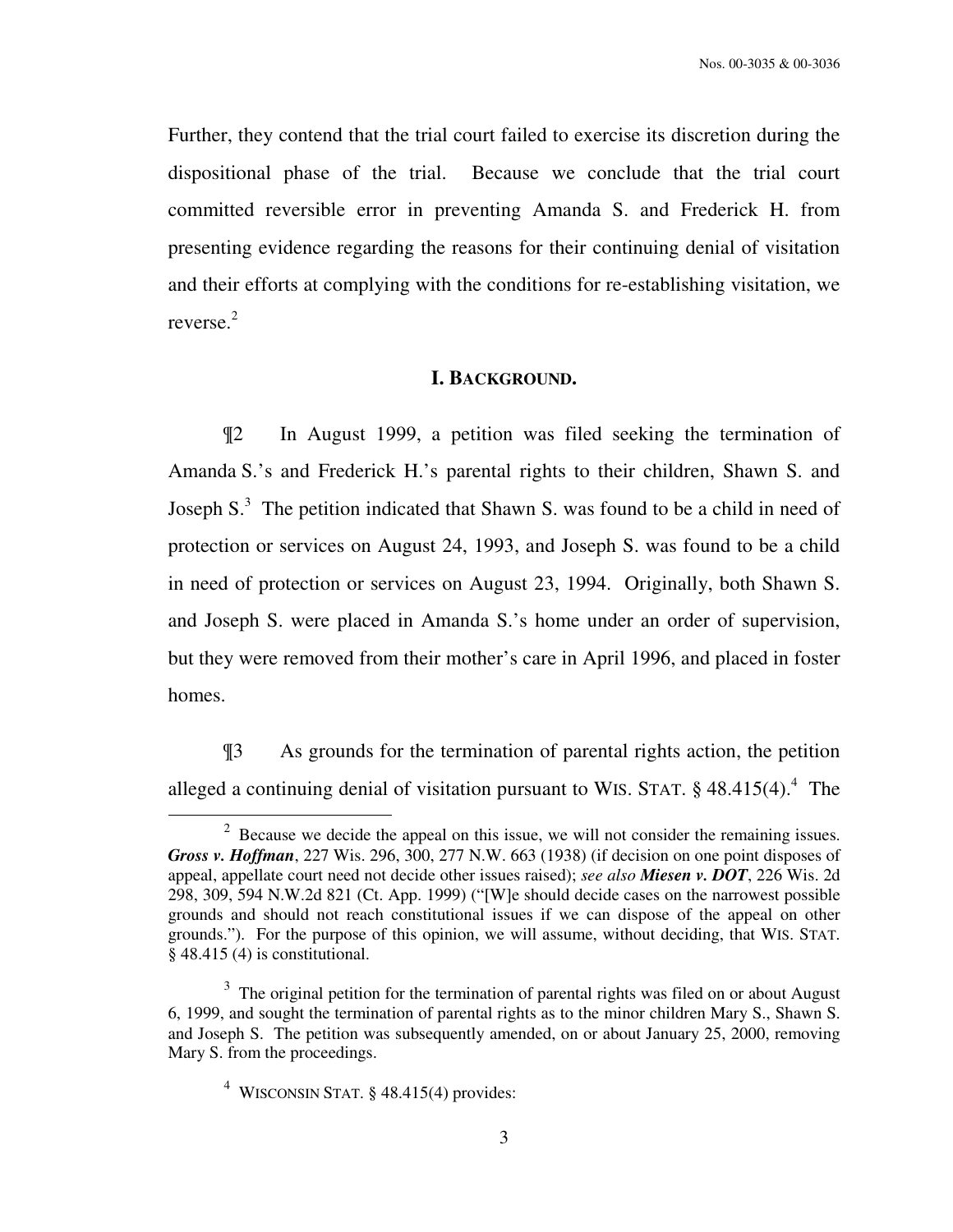petition alleged that on April 8, 1998, the earlier child in need of protection or services (CHIPS) dispositional orders were extended and a provision was added suspending Amanda S.'s and Frederick H.'s visitation rights to Shawn S. and Joseph S. The provision required that:

> Such visitation shall not resume for either parent until the following requirements have been met:

(1) The parent presents to the Bureau [of Milwaukee Child Welfare] worker assigned to the case a written statement from the parent's Bureauapproved therapist indicating that in the therapist's opinion the parent is capable of handling the visitation; and

(2) The parent is in compliance with all of the other conditions of this court order<sup>5</sup>; and

(3) The guardian ad litem approves the visitation arrangements proposed with respect to the matter and setting of the visits; and

(4) When visits do occur, each visit shall be between one child and one parent, until modified by the worker with the agreement of the guardian ad litem.

The petition further alleged that the order suspending visitation was again extended on October 23, 1998, and that the extension suspending visitation was in

 $\overline{a}$ 

 (b) That at least one year has elapsed since the order denying periods of physical placement or visitation was issued and the court has not subsequently modified its orders so as to permit periods of physical placement or visitation.

 $5$  The "other conditions" in the court order did not apply to re-establishing visitation and are not at issue here.

CONTINUING DENIAL OF PERIODS OF PHYSICAL PLACEMENT OR VISITATION. Continuing denial of periods of physical placement or visitation, which shall be established by proving all of the following:

 <sup>(</sup>a) That the parent has been denied periods of physical placement by court order in an action affecting the family or has been denied visitation under an order … containing the notice required by s. 48.356 (2) or 938.356 (2).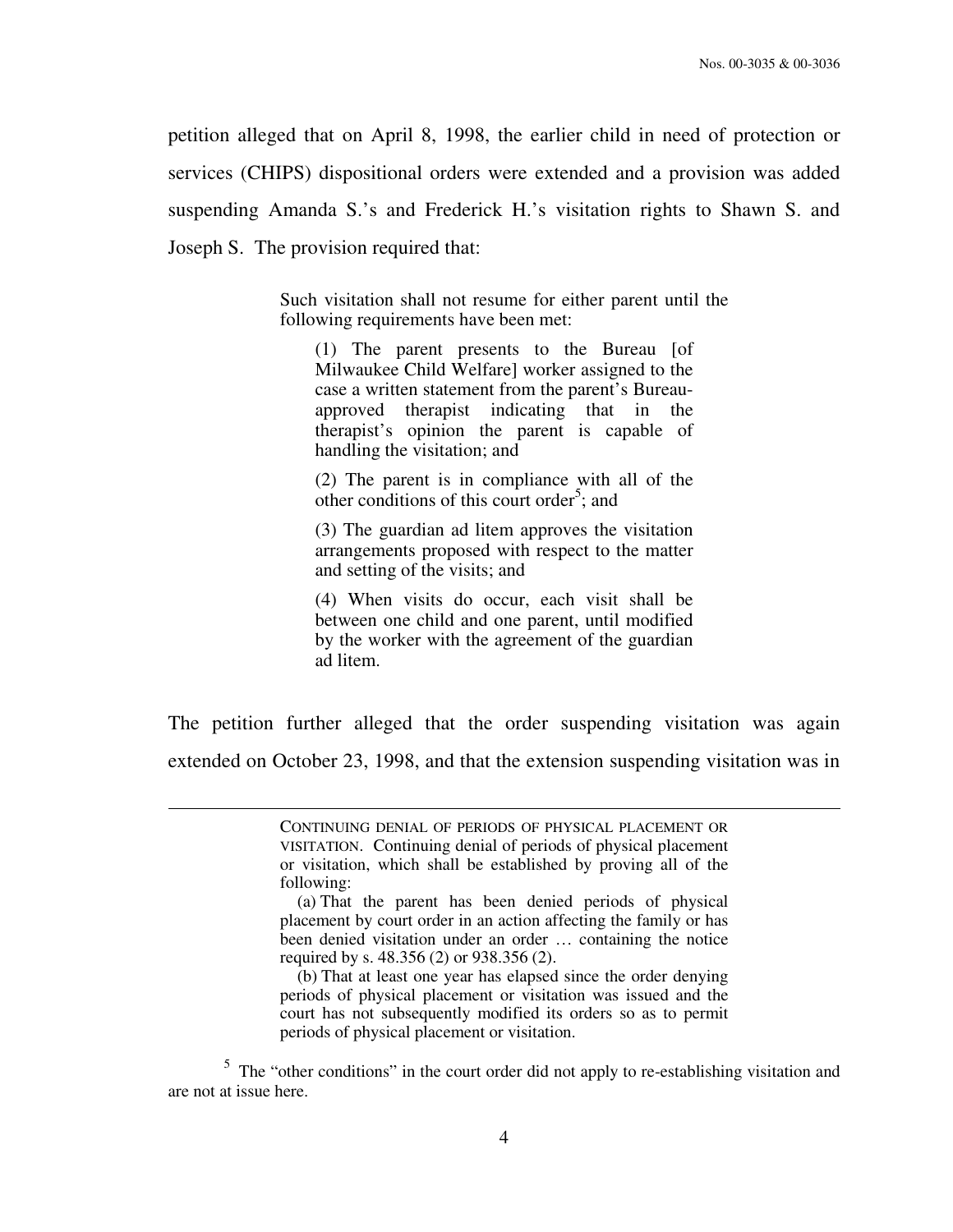effect when the petition seeking termination of their parental rights was commenced. The October order slightly amended the conditions for re-establishing visitation:

> Such visitation shall not resume for either parent until the following requirements have been met:

(1) The parent presents to the Bureau [of Milwaukee Child Welfare] worker assigned to the case a written statement from the parent's Bureauapproved therapist indicating that in the therapist's opinion, the parent is capable of handling the visitation;

(2) The parent meets with the child's individual therapist and the therapist presents a report indicating that, in the therapist's opinion, the parent understands the child's emotional needs and is willing and able to meet them, within the context of proposed visitation;

(3) ... The visitation arrangements proposed (as to the timing, manner and setting of the visits) shall be approved by ... the guardian ad litem, as to Shaw or Joseph.

(4) When visits do occur, each visit shall be between on child and one parent, until modified by the worker with the agreement of . . . the guardian ad litem, as to Shawn or Joseph.

The petition also alleged that Amanda S. and Frederick H. both received written notice of the extensions, as well as written notice of the termination of parental rights as required under WIS. STAT. § 48.356(2). Finally, the petition alleged that the circuit court had not modified its orders denying visitation rights to Amanda S. or Frederick H. with Shawn. S. or Joseph S., and that the termination of their parental rights was in the children's best interest.

 ¶4 After commencing the termination of parental rights action, the State then filed a motion for summary judgment, which the trial court denied. However, at the summary judgment hearing, the district attorney requested clarification of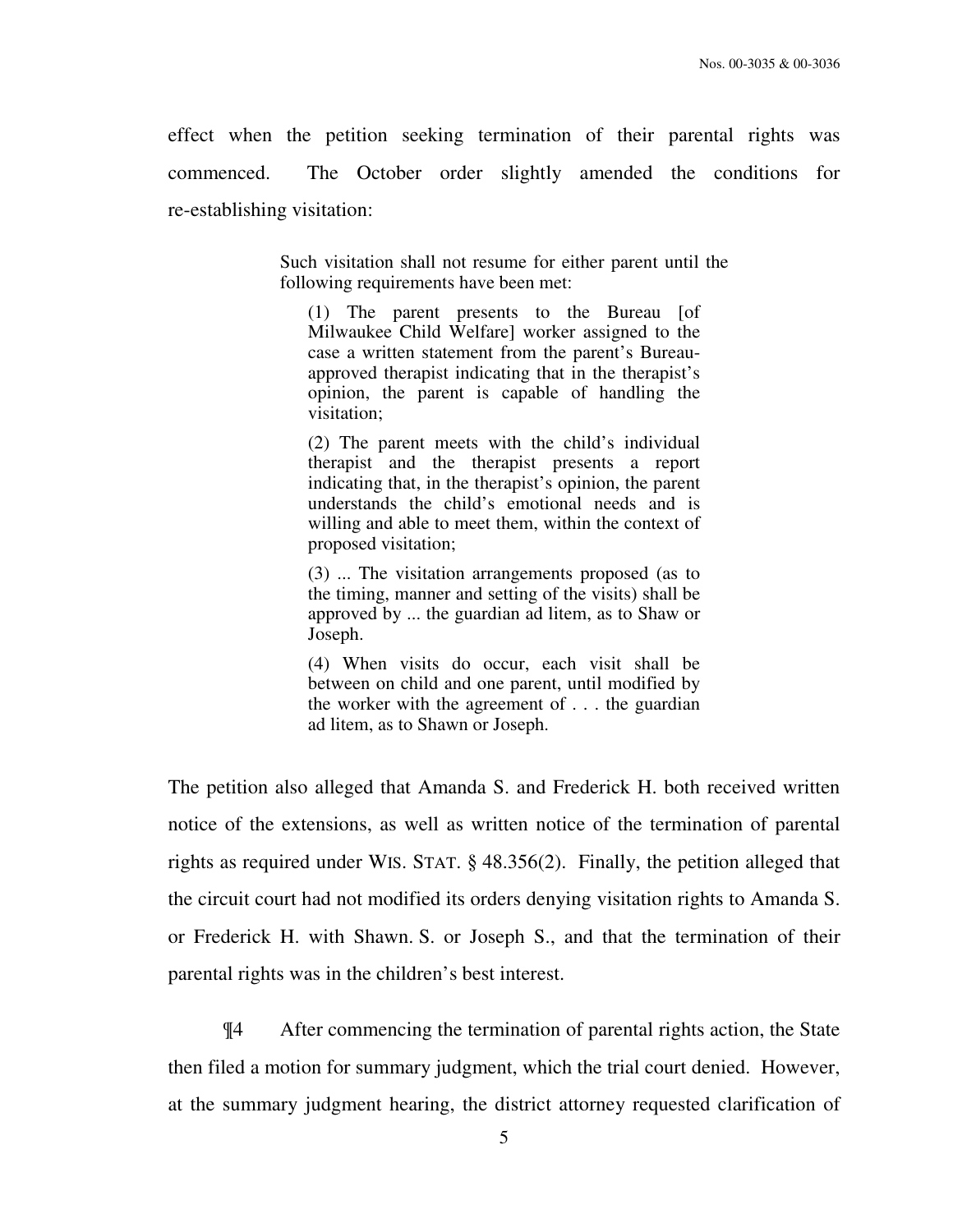Nos. 00-3035 & 00-3036

the issues to be litigated at trial. The district attorney argued that the only issue to be decided at trial was "whether there is an order and whether visitation was suspended under that order and ... that [the order] remained in affect [sic] for a year." The prosecutor indicated that the only evidence that need be presented at trial would be a certified copy of the CHIPS order, accompanied by testimony that the order remained in effect. She urged the trial court to rule that it would be inappropriate to litigate the preconditions to visitation. The trial court agreed, determining that in phase one of the trial, the only relevant evidence permitted would be documentation that established that an order suspending visitation had remained in effect for one year or more and that the parents failed to re-establish visitation during that period.

 ¶5 Although objecting to the trial court's ruling, due to the court's curtailing of the evidence that could be submitted, Amanda S. and Frederick H. elected to waive their right to a jury and the fact-finding hearing proceeded to be heard by the court. The only issue addressed at the fact-finding hearing was whether the orders denying visitation had been issued and remained unmodified for at least one year, thus providing grounds for finding Amanda S. and Frederick H. to be unfit under WIS. STAT. § 48.415(4). The State called one witness, the children's caseworker from the Bureau of Milwaukee Child Welfare (BMCW). Referencing the certified documents, the caseworker's testimony established, *inter alia*, the existence of the orders for extension and revision of the dispositional order suspending visitation; that the revised dispositional order contained conditions which were required to be fulfilled before visitation by either parent could resume; and that "[a]t least one year has elapsed since the order denying periods of physical placement or visitation was issued and the court has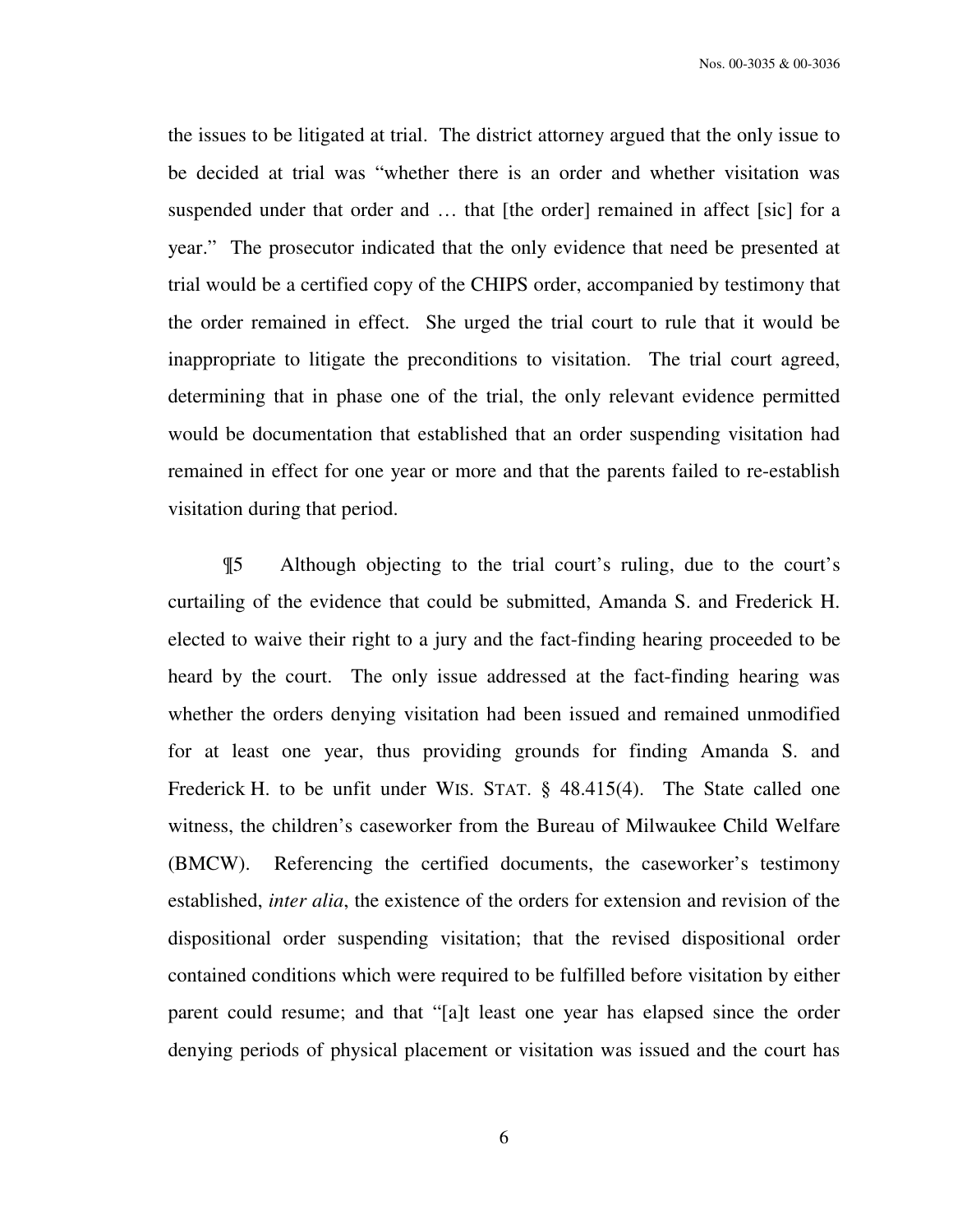not subsequently modified its order so as to permit [the parents] periods of physical placement or visitation."

 ¶6 On cross-examination, counsel for Amanda S. asked the caseworker whether she was "prepared … to testify as to whether or not the [BMCW] did in fact fulfill their requirements" for re-establishing visitation. The State objected to the question as being irrelevant, and the trial court sustained the objection. Counsel objected to the trial court's ruling, asserting: "I understand the Court's ruling is the same ruling that the Court made as a preliminary matter in February, that it would not hear testimony about whether the [BMCW] complied." The trial court replied, "There were lengthy contested hearings on the extension in both those years, and the parents were represented by Counsel, and I believe that any challenge to those proceedings should have been made by taking a direct appeal at that time." Following the caseworker's testimony, the State rested and, based on the trial court's pretrial ruling, neither Amanda S. nor Frederick H. called any witnesses. Based upon the caseworker's testimony and the certified documents, the trial court found that both Amanda S. and Frederick H. had been denied visitation under an order pursuant to WIS. STAT. § 48.356, that at least one year had passed since the order denying visitation had been issued, and that the order remained unmodified regarding visitation. Therefore, the trial court concluded that grounds for terminating the parental rights of Amanda S. and Frederick H. existed, and under WIS. STAT. § 48.424, found them to be unfit parents.

 ¶7 At the dispositional phase, the children's individual therapists testified that it would be in the children's best interests for Amanda S.'s and Frederick H.'s parental rights to be terminated. The caseworker again testified, stating that the children wished to be adopted. The trial court precluded any evidence from Amanda S. and Frederick H. regarding their efforts to re-establish

7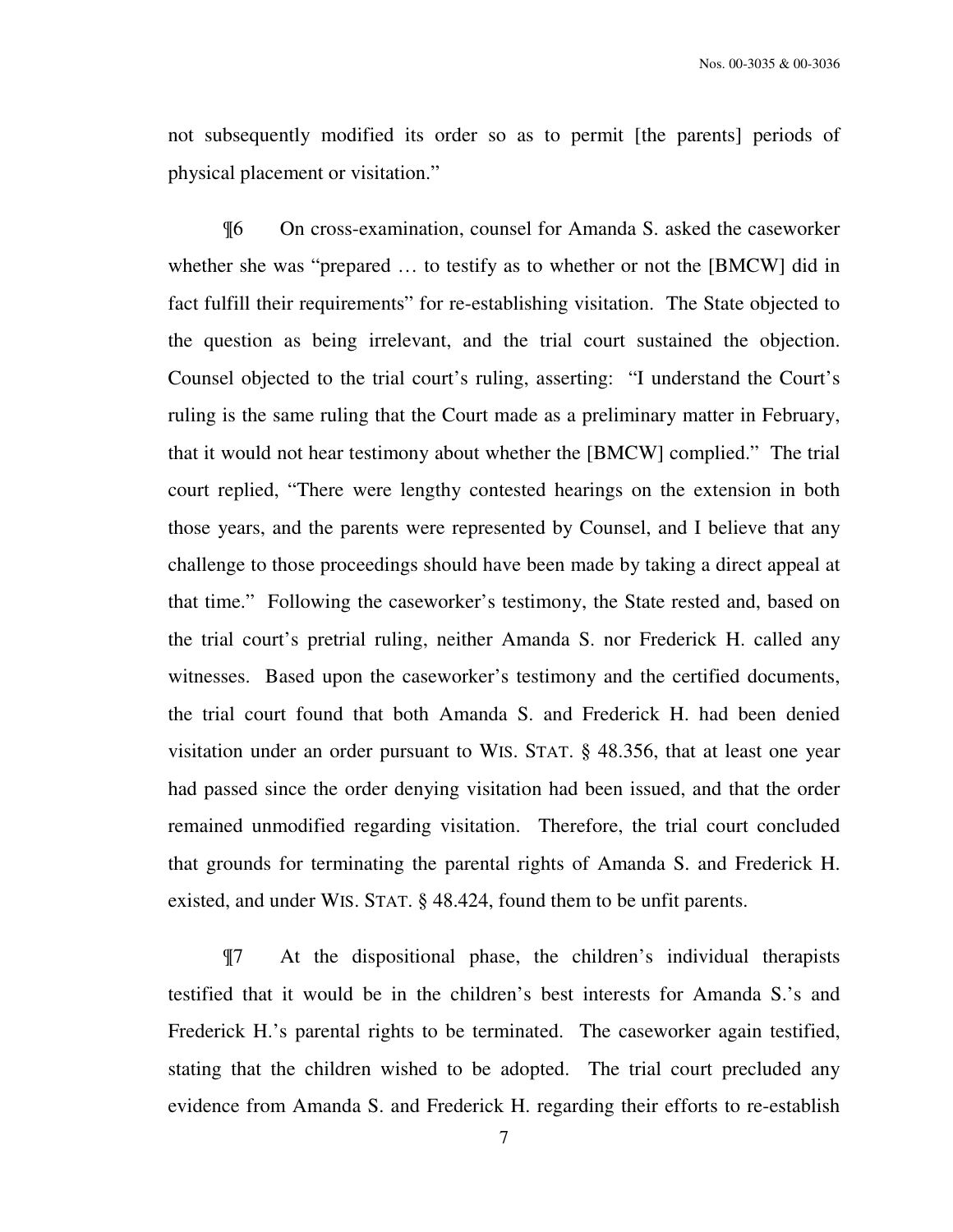visitation and refused to entertain any testimony as to why they were unable to meet the conditions which would have allowed visitation. Following the presentation of the evidence, the trial court found that it was in the best interests of Shawn S. and Joseph S. to terminate the parental rights of Amanda S. and Frederick H., and ordered their parental rights to their children terminated. Amanda S. and Frederick H. appeal.

#### **II. ANALYSIS.**

 ¶8 Because we find this issue dispositive, we first address Amanda S.'s and Frederick H.'s argument that the trial court erred in denying them the opportunity to present evidence. Specifically, Amanda S. and Frederick H. assert that the trial court's ruling erroneously precluded them from presenting any testimony regarding their efforts to fulfill the conditions set forth in the order to re-establish visitation with the children. Therefore, they conclude that they were "effectively precluded from meaningfully participating in the fact-finding hearing," in violation of their due process rights.

 ¶9 The State counters that the trial court properly precluded the attempts by Amanda S. and Frederick H. "to relitigate in the TPR proceedings the issues surrounding the original suspension of visitation." The State asserts that, "[t]he proper vehicle for challenging the trial court's rulings regarding the suspension of visitation was through an appeal from the CHIPS order granting the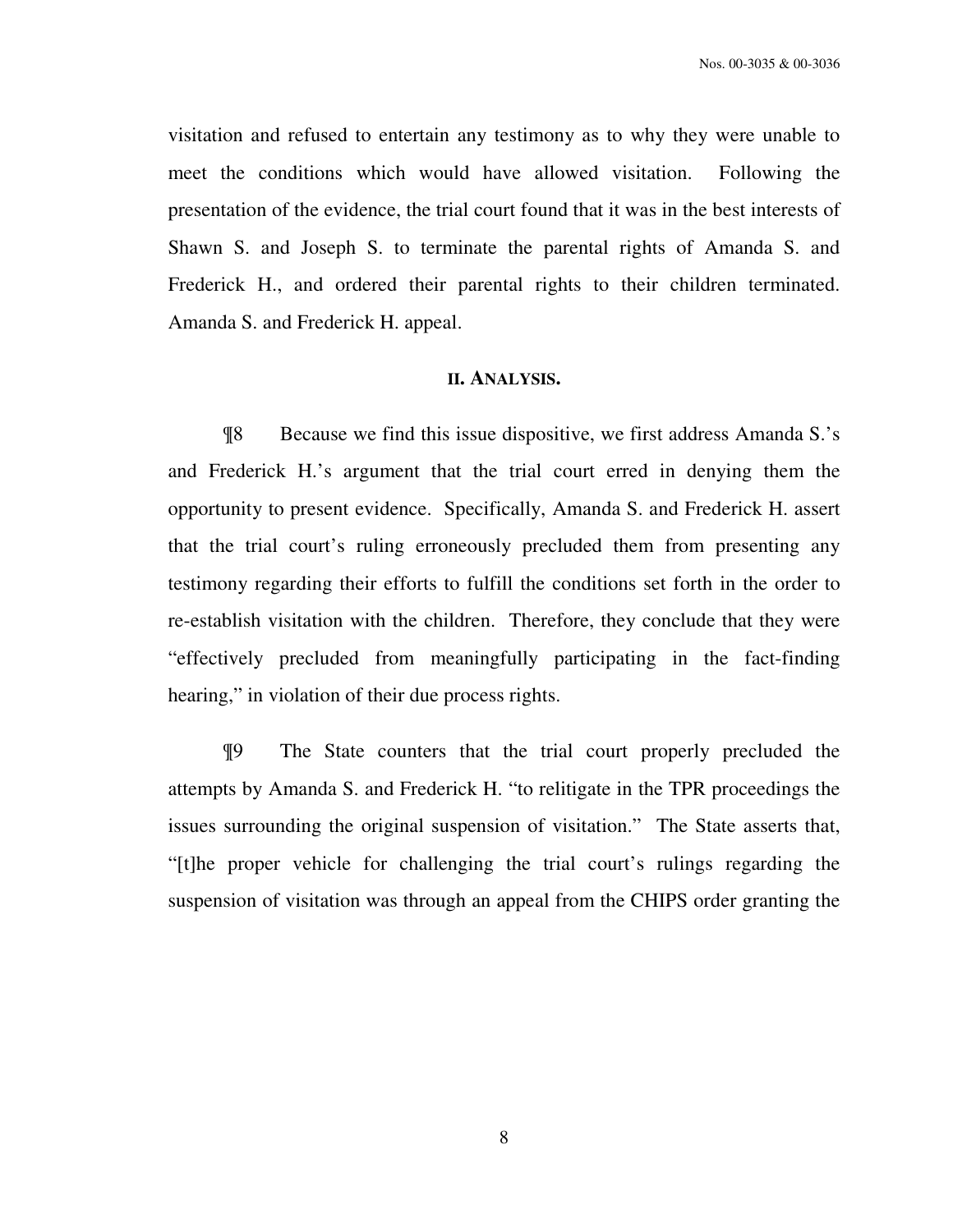suspension of visitation." Therefore, the State concludes that the trial court properly determined that these issues could not be relitigated in the TPR case.<sup>6</sup>

 ¶10 The State and the trial court have misconstrued the evidence Amanda S. and Frederick H. sought to introduce. While at first blush, Amanda S. and Frederick H. appear to have argued that they should have been allowed to challenge the original CHIPS dispositional orders suspending visitation and imposing the conditions to re-establish visitation, they actually sought to introduce evidence explaining the reasons they were unable to meet the conditions for re-establishing visitation.<sup>7</sup> As Amanda S. asserts in her brief, she and Frederick H. attempted to elicit testimony "showing what steps and actions that they undertook in order to regain visitation rights." It is apparent from the record that their trial strategy was not simply to challenge the initial order or the conditions placed on them, but rather to place evidence before the court showing their attempts at meeting the conditions for visitation and the reasons why their attempts were

 $6$  The Guardian ad litem aligns herself with the State in arguing that, "[t]his appeal is an improper legal forum for litigating issues which solely relate to [the] CHIPS extension proceedings." The Guardian ad litem further asserts that, while Amanda S. and Frederick H. were free to argue that the proof was insufficient to support a finding that visitation had been denied by court order and that at least one year had elapsed since the order was issued without modification of the order, "[e]vidence unrelated to [these] elements of proof was irrelevant," and, therefore, inadmissible. She maintains that the trial court properly precluded the testimony Amanda S. and Frederick H. sought to elicit, because the testimony was unrelated to the elements of proof.

<sup>7</sup> However, we point out that under slightly different circumstances in *S.D.S. and K.A.S. v. Rock County Department of Social Services*, 152 Wis. 2d 345, 448 N.W.2d 282 (Ct. App. 1989), this court concluded that, "[t]he trial court … erred when it directed that the findings supporting the CHIPS dispositional orders must be accepted as true and cannot be contradicted at the fact-finding hearing in the termination proceeding." *Id***.** at 355. We concluded that, "the department has a significantly heavier burden of proof at the factfinding hearing in the termination proceedings than it had at the CHIPS dispositional proceedings." *Id***.** at 357. Therefore, we reversed a pretrial order in so far as it "require[d] the jury to consider as true the findings of fact in the dispositional orders … and prevents the parents from introducing evidence in the termination fact-finding hearing contesting the earlier findings, including the finding that the department had made a diligent effort to provide court-ordered services." *Id***.** at 357-58.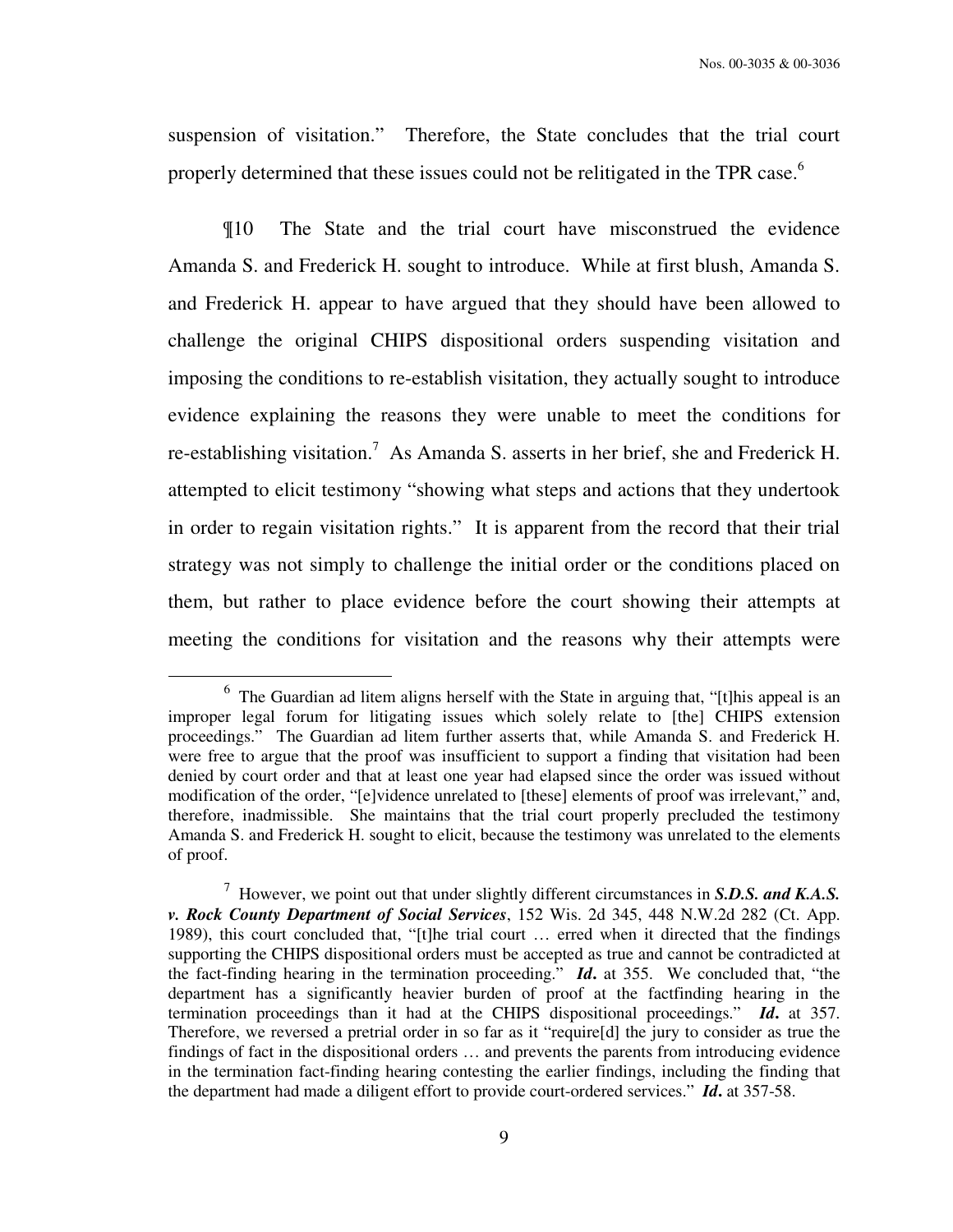unsuccessful. Thus, we determine that the trial court erred in precluding Amanda S. and Frederick H. from presenting evidence of mitigating circumstances surrounding their inability to re-establish visitation.

 ¶11 A trial court's ruling admitting evidence is discretionary, and we will uphold the ruling if we can find a reasonable basis for it. *State v. Plymesser*, 172 Wis. 2d 583, 591, 493 N.W.2d 367 (1992). We can find no reasonable basis to uphold the trial court's ruling that the testimony Amanda S. and Frederick H. sought to elicit from the caseworker regarding their efforts to re-establish visitation was irrelevant. We conclude that the testimony was relevant and, therefore, should have been admitted.

 ¶12 "All relevant evidence is admissible …." WIS. STAT. § 904.02. "'Relevant evidence' means evidence having any tendency to make the existence of any fact that is of consequence to the determination of the action more probable or less probable than it would be without the evidence." WIS. STAT. § 904.01. "The criterion of relevancy is whether the evidence sought to be introduced would shed any light on the subject of inquiry.'" *State v. Lindh*, 161 Wis. 2d 324, 348, 468 N.W.2d 168 (1991) (quoting *Rogers v. State*, 93 Wis. 2d 682, 688, 287 N.W.2d 774 (1980).<sup>8</sup> Clearly, the testimony Amanda S. and Frederick H. sought to elicit from the BMCW caseworker regarding the efforts they made to comply

<sup>8</sup> In *Rogers v. State*, 93 Wis. 2d 682, 287 N.W.2d 774 (1980), the supreme court also asserted that:

The proper standard for the test of relevancy on crossexamination is not whether the answer sought will elucidate any of the main issues in the case but whether it will be useful to the trier of fact in appraising the credibility of the witness and evaluating the probative value of the direct testimony.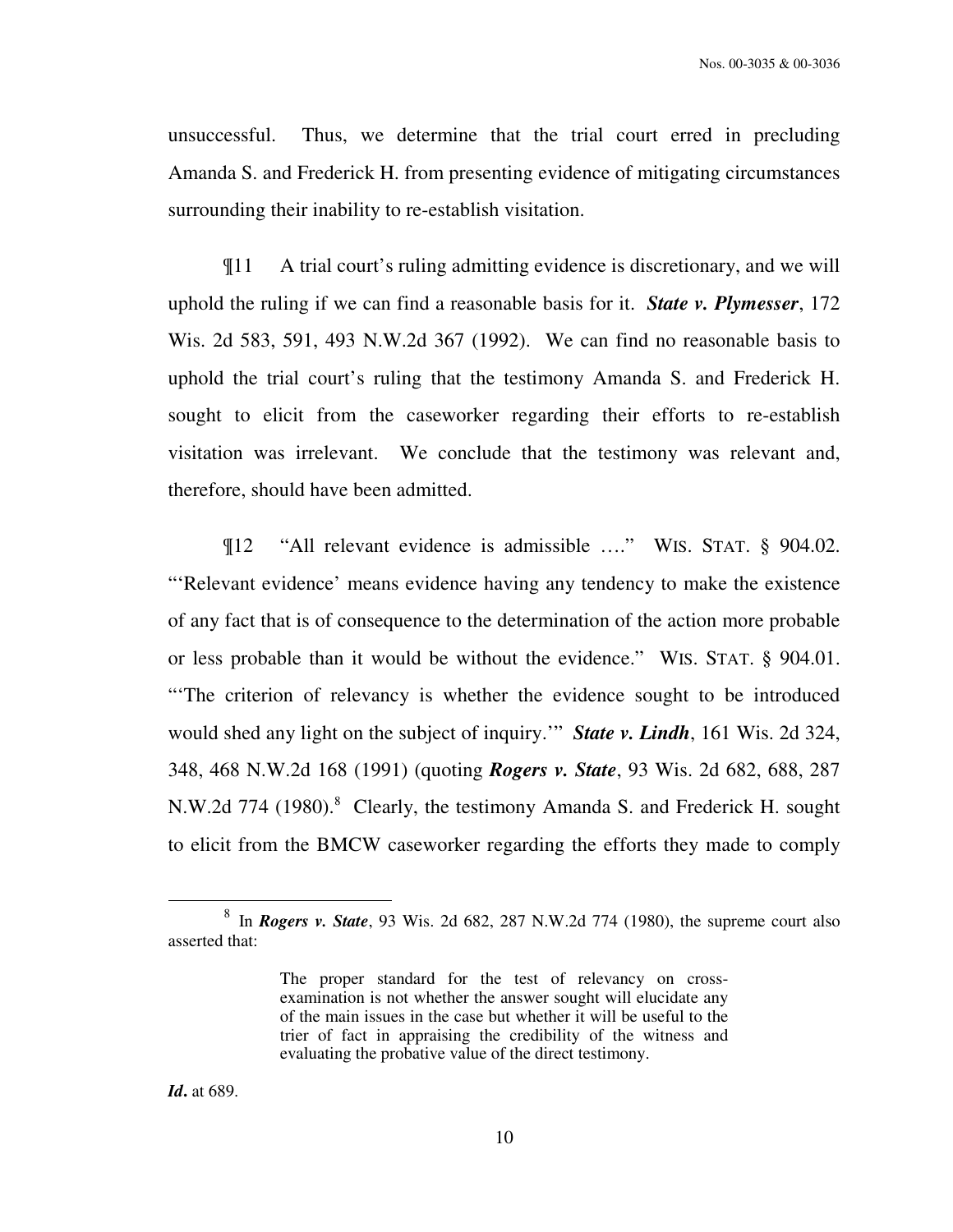with the conditions for re-establishing visitation would have "shed some light" on the issue of Amanda S.'s and Frederick H.'s alleged unfitness. Although neither party has indicated what the substance of the caseworker's testimony would have been, it is obvious that her testimony would have made it either more probable or less probable that grounds for termination of parental rights existed. Therefore, her testimony was relevant, and the trial court erroneously exercised its discretion in precluding it. *See Plymesser*, 172 Wis. 2d at 591.

 ¶13 Moreover, this court has expressly recognized a parent's right to meaningfully participate in a termination of parental rights proceeding. *D.G. and R.G. v. F.C.*, 152 Wis. 2d 159, 167, 448 N.W.2d 239 (Ct. App. 1989).We conclude that here, the right to meaningfully participate in the termination proceedings included the right to present evidence at the fact-finding hearing regarding the efforts made to comply with the conditions for re-establishing visitation. *Cf. Olmsted v. Circuit Court for Dane County*, 2000 WI App 261, ¶ 11, 240 Wis. 2d 197, 622 N.W.2d 29 ("We conclude that the order infringes on Olmsted's due process right of access to the courts, and thus constitutes an erroneous exercise of discretion.").

 ¶14 In arriving at this conclusion, we look to *B.L.J. v. Polk County Department of Social Services*, 163 Wis. 2d 90, 470 N.W.2d 914 (1991), for guidance. In that case, our supreme court considered the constitutionality of WIS. STAT. § 48.424(2), which provides, in pertinent part: "If grounds for the treatment of parental rights are found by the court or jury, the court shall find the parents unfit. A finding of unfitness shall not preclude a dismissal of a petition under [WIS. STAT.  $\S$  48.427 (2)]."<sup>9</sup> In finding the statute constitutional, the supreme

<sup>&</sup>lt;sup>9</sup> WISCONSIN STAT. § 48.427 (2) provides; "the court may dismiss the petition if it finds that the evidence does not warrant the termination of parental rights."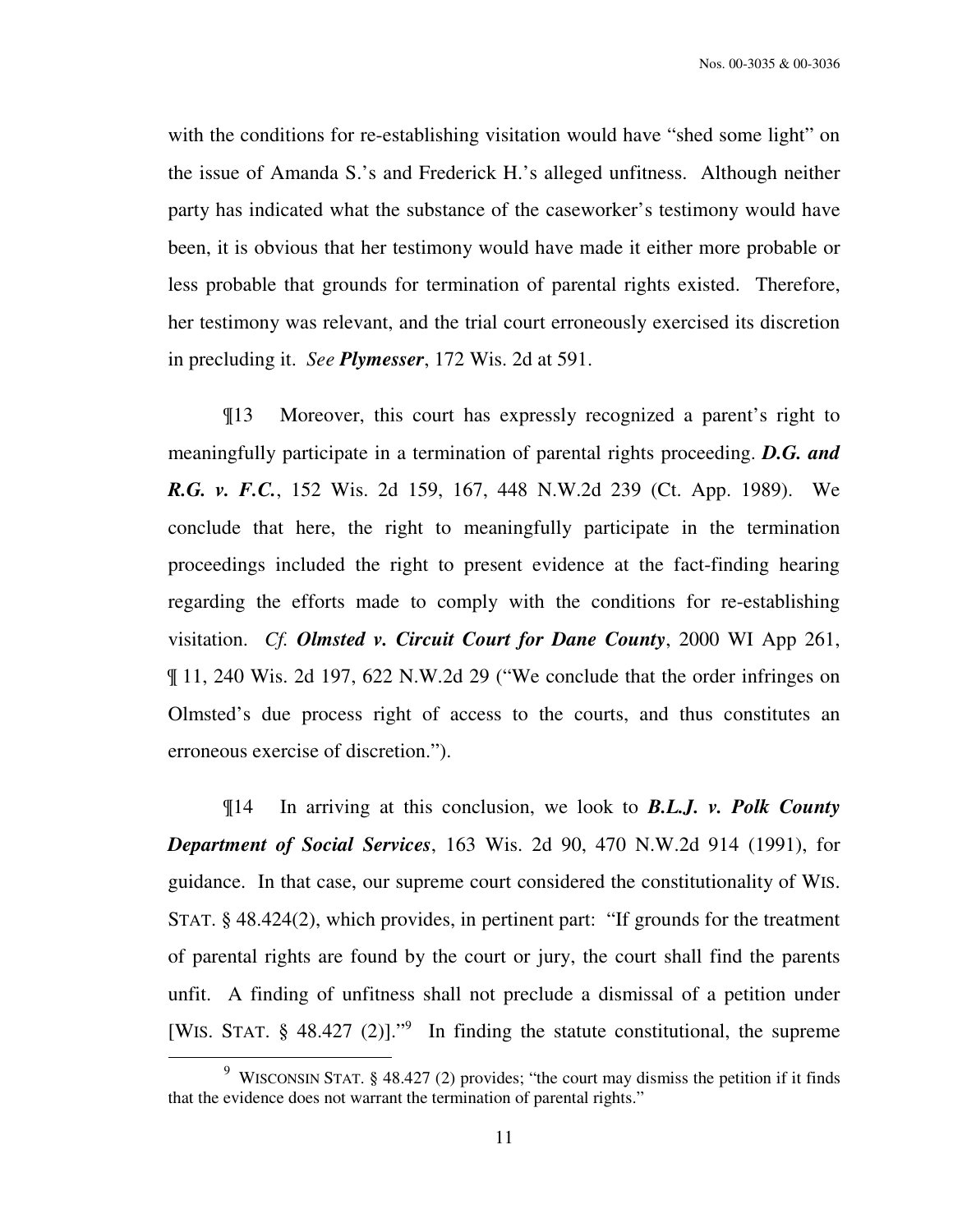court analyzed the statutory language of both § 48.424(2) and § 48.427(2), and held:

> Thus, even if the court accepts the fact finder's "findings," it is not bound to terminate parental rights. "Warrant" [as used in § 48.427 (2)] is a very broad word. There are obviously degrees of unfitness and some "unfit" parents may be more or less unfit than others. It is the fact of degrees of unfitness that has caused the legislature to allow the [trial] court, in the exercise of discretion, to evaluate a "finding" of "unfitness" even though the grounds of termination may be found by a jury or the court itself.

*B.L.J.*, 163 Wis. 2d at 104. The supreme court further asserted that:

The [trial] court evaluates not just the fact that "grounds" for termination have been found but the court evaluates the quantity, quality, and persuasiveness of the evidence. The court may conclude the evidence does not warrant termination of parental rights. One cannot imagine a more definitive rejection of a statutory label of unfitness than dismissal of a termination petition. But that is the authority the legislature has given the court in its recognition that technical findings of grounds for termination do not necessarily add up to termination.

Id. at 104-105. Thus, the legislature has granted the trial court broad discretionary power to dismiss a TPR petition "even if grounds for termination are found by the factfinder." *Id*, at 105. Here, the trial court's ruling effectively foreclosed Amanda S. and Frederick H. from stating their reasons for failing to meet the conditions to re-establish visitation at both the fact finding hearing and the dispositional hearing.

 ¶15 In order to properly exercise its broad discretionary power, we conclude that the trial court was obligated to consider evidence Amanda S. and Frederick H. could have provided regarding any mitigating circumstances surrounding their efforts to satisfy the conditions for re-establishing visitation.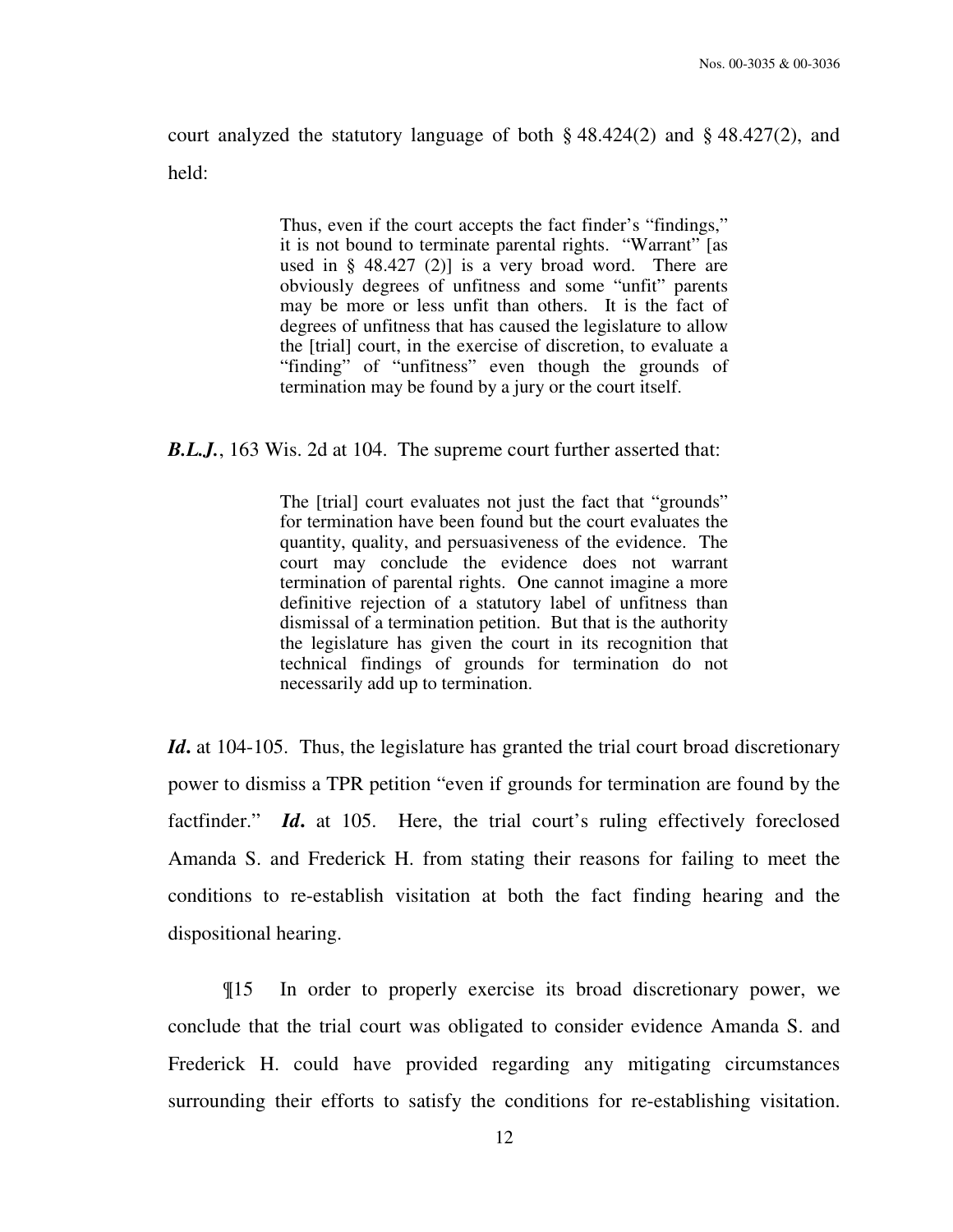Nos. 00-3035 & 00-3036

"An appellate court will sustain a discretionary act if it finds that the trial court (1) examined the relevant facts, (2) applied a proper standard of law, and (3) using a demonstrated rational process, reached a conclusion that a reasonable judge could reach." *State v. Gudenschwager*, 191 Wis. 2d 431, 440, 529 N.W.2d 225 (1995). This means that the trial court in the instant case was required to make more than an antiseptic finding that the State had established grounds for termination. Here, "[examining] the relevant facts" and "[applying] the proper standard of law," *see id.*, means that the trial court was required to "evaluate[] the quantity, quality, and persuasiveness of the evidence," *see B.L.J.*, 163 Wis. 2d at 104-05; which means all the evidence, including the testimony Amanda S. and Frederick H. sought to elicit from the caseworker.

 ¶16 Again, we conclude *B.L.J.* supports our view. There, the trial court arrived at its finding of unfitness based, in part, on "the mother's unwillingness or inability to sufficiently respond to court orders and social service agency efforts to help her overcome her alcohol problem." *Id.* at 105. In that case, the factfinder heard from five witnesses for the Department of Social Services and five witnesses for the mother, including her own testimony. *Id.* at 99. The court noted that the mother acknowledged her alcoholism, but asserted that there were times when she stopped drinking for extended periods. *Id.* at 97. The supreme court determined that the trial court's findings of fact were "amply supported by the evidence." *Id.* There, the mother was allowed to present evidence of her efforts to comply with the court orders, whereas here, the parents were precluded from presenting similar evidence. We are satisfied that this preclusion constitutes error.

 ¶17 Finally, "[t]he Wisconsin Supreme Court has stated that the state's power to terminate the parental relationship is 'an awesome one, which can only

13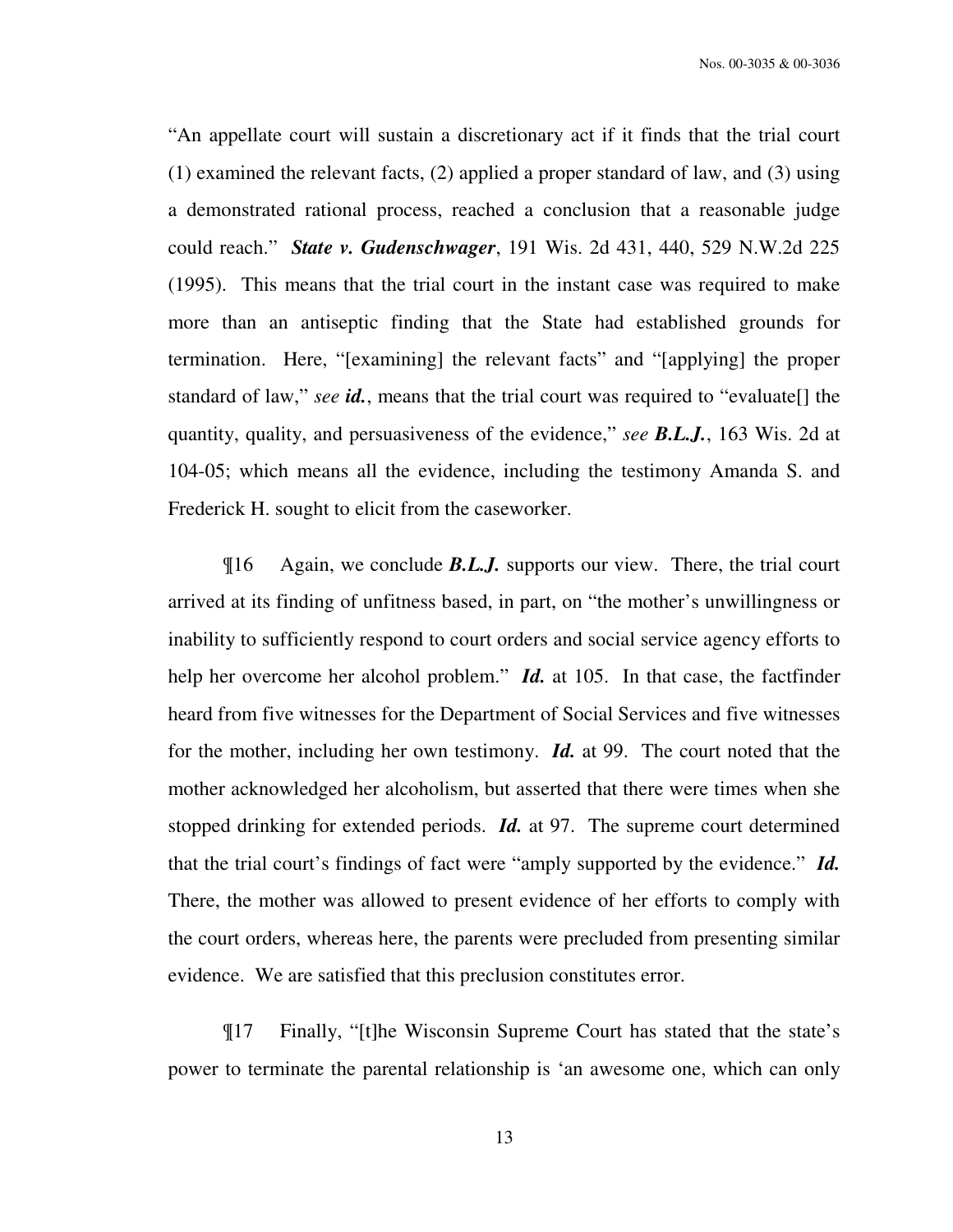be exercised under proved facts and procedures which assure that the power is justly exercised." **D.G. and R.G.**, 152 Wis. 2d at 167 (citation omitted). Further,

> "It is apparent that the Wisconsin legislature has recognized the importance of parental rights by setting up a panoply of substantive rights and procedures to assure that the parental rights will not be terminated precipitously, arbitrarily, or capriciously, but only after a deliberative, well considered, fact-finding process utilizing all the protections afforded by the statutes unless there is a specific, knowledgeable, and voluntary waiver."

*Id***.** (citation omitted). "A parent's interest in the companionship, care, custody, and management of his or her child is cognizable and substantial, and the integrity of the family is subject to constitutional protections through the due process clause of the state and federal constitutions." *Id***.** This protection includes the parents' right to meaningfully participate in the termination proceedings. *Id***.** Given the discretionary power granted to the trial court by the legislature to dismiss a termination petition even though the grounds for termination exist, the trial court is required to consider the "quantity, quality, and persuasiveness of the evidence." *B.L.J.*, 163 Wis. 2d at 104-05. Here, we conclude that the right to meaningfully participate in the termination proceedings placed a concurrent obligation on the trial court to allow Amanda S. and Frederick H. to present evidence of their efforts, and the department's efforts, to comply with the order suspending visitation and the conditions for re-establishing visitation. Therefore, we reverse.

 ¶18 We remand this matter for a new trial, at which time both Amanda S. and Frederick H. may present evidence of the circumstances which prevented them from meeting the conditions for re-establishing visitation and other relevant evidence.

*By the Court*.—Orders reversed and cause remanded with directions.